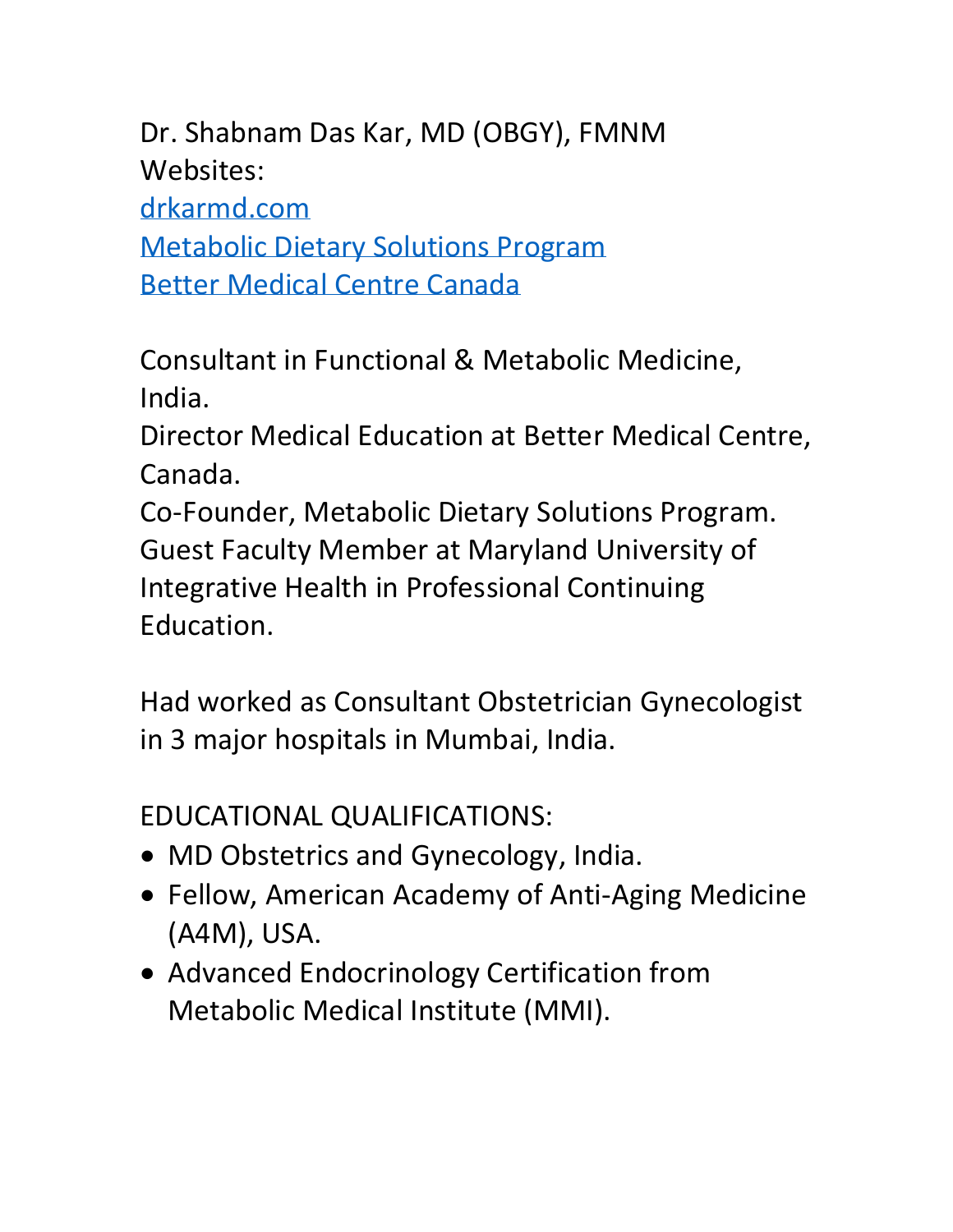- Special training from Metabolic Medicine Institute on Functional Medicine approach to Autoimmune Diseases.
- Brain Health Coaching Certification from Amen Clinics, USA.

## **SPEAKING ENGAGEMENTS:**

- Speaker for A4M World-Asia and A4M Dubai, A4M Thailand, A4M India
- Keynote Speaker at OBGY conferences in India.
- IAAST (Institute of Advanced Study in Science and Technology), Guwahati, India, 2020
- IIT Guwahati, India. 2016
- Federation of Indian Chamber of Commerce, Women's Wing.
- Women's Health Workshops at Kuala Lumpur, Malaysia. Speaker for Custom Medz.
- Speaks regularly at Brain Plasticity and Women's Wellness Meetups in Calgary, Canada.
- Webinar on PCOS at INSTAR Chennai 2017
- Speaker on Chronic Inflammation in Psychiatry, panelist on Genomics in Psychiatry and Functional Medicine approach to Psychiatry at Bombay Psychiatry Society, 2018.
- Your Gut -the Second Brain at Guwahati Neurological Research Centre, Dec 2017. India